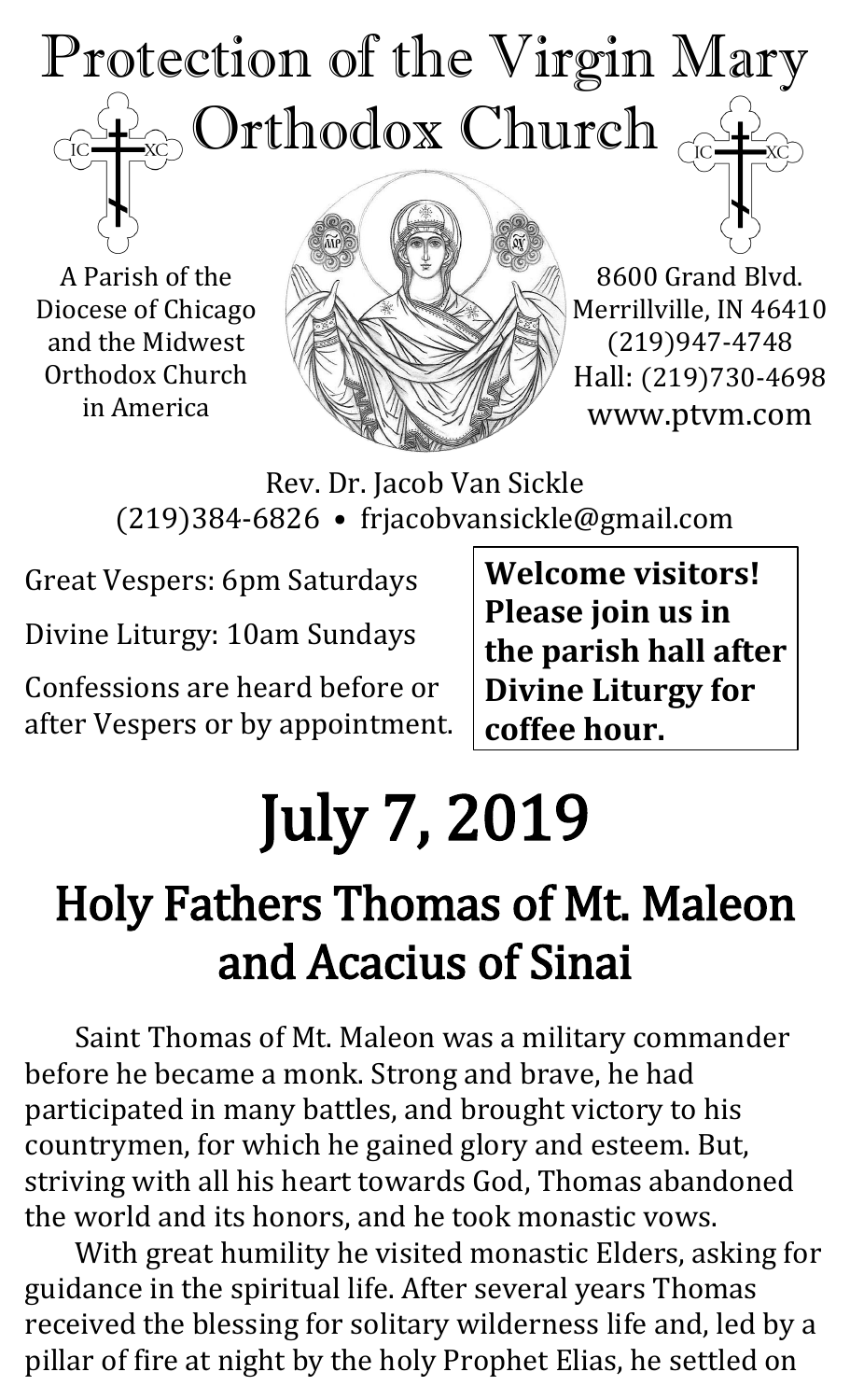Mount Maleon (on the eastern part of Athos). Dwelling in complete seclusion, St Thomas fought with invisible enemies with as much courage as he had displayed against the visible enemies of his country.

The life and deeds of St Thomas could not be concealed from the surrounding area. People began to flock to him seeking spiritual guidance, and even those suffering from sickness, since he received from God the blessing to heal infirmities.

# HYMNS OF THE DAY

### Tone 2 – Resurrectional Troparion

When You descended to death, O Life Immortal, You slew hell with the splendor of Your Godhead. And when from the depths You raised the dead, all the powers of heaven cried out:// "O Giver of life, Christ our God, glory to You!"

## Tone 4 – Patronal Troparion

Today the faithful celebrate the **feast** with joy, illumined by your coming, O Mother of God. Beholding your pure image we fervently cry to you: Encompass us beneath the precious veil of your protection. Deliver us from every form of evil by entreating Christ, your Son and our God// that He may save our souls.

### Tone 4 – Troparion for Sts. Thomas and Acacius

O God of our **Fathers**, always act with kindness towards us; take not Your mercy from us, but guide our lives in peace// through the prayers of Saints Thomas and Acacius!

# Tone 2 – Resurrectional Kontakion

Hell became afraid, almighty Savior, seeing the miracle of Your Resurrection from the tomb! The dead arose! Creation with Adam beheld this and rejoiced with You,//

and the world, my Savior, praises You forever.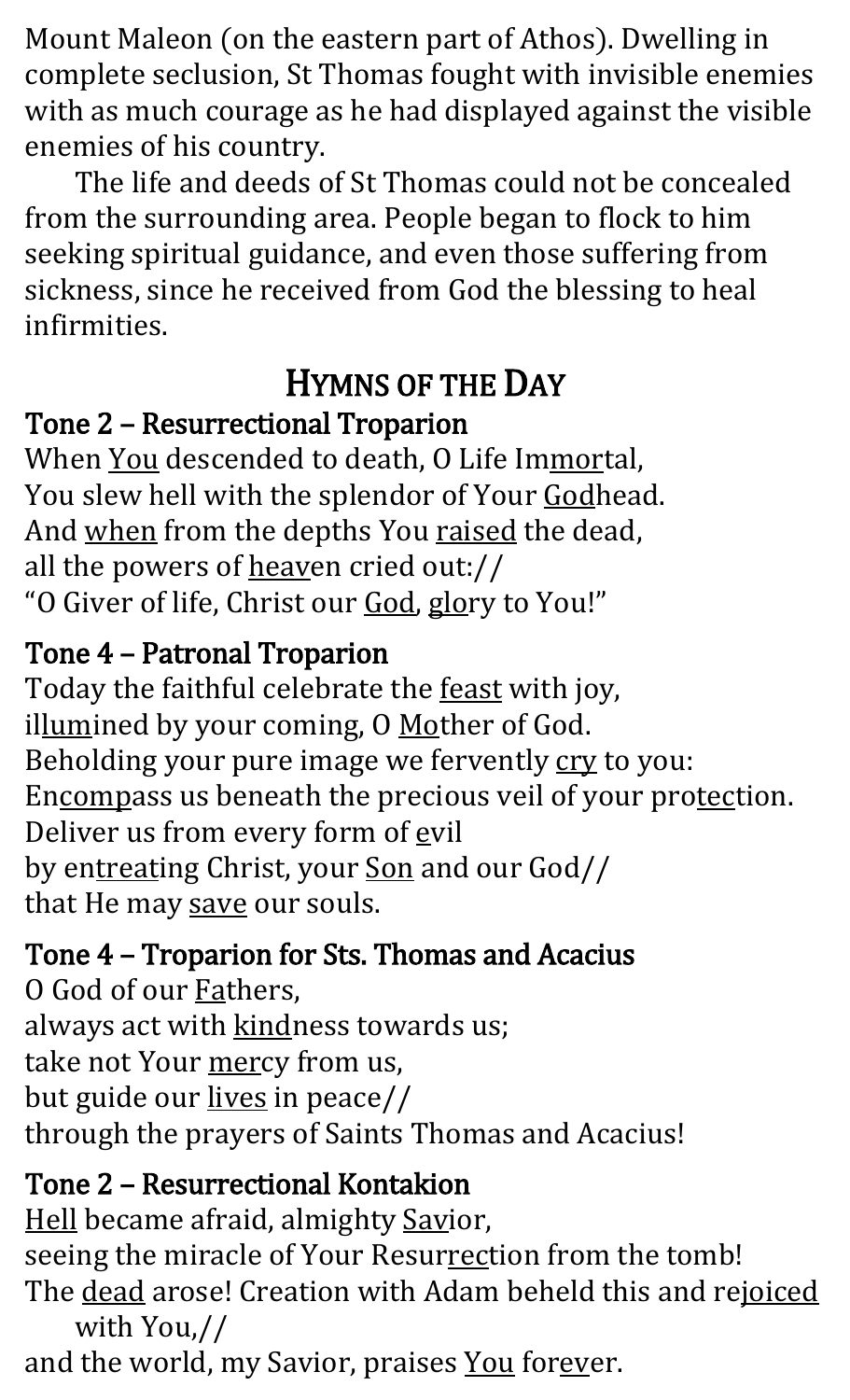# Tone 4 – Kontakion for St. Thomas

Inflamed with divine love, you courageously showed us a great victory:

you spurned the mortal king and all earthy beauty. You completed your worldly sojourn on Mount Maleon, from where you went up to Heaven to the King of kings.// Unceasingly pray for us all, O Thomas!

### Tone 2 – Kontakion for St. Acacius

Forsaking the world, you followed Christ from childhood. emulating His voluntary humility, you cast down the prideful tyrant. All-wise and venerable Acacius, unceasingly pray for us all!

### Tone 3 – Patronal Kontakion

Today the Virgin stands in the midst of the Church, And with choirs of saints she invisibly prays to God for us. Angels and bishops worship.

Apostles and prophets rejoice together,//

Since for our sake she prays to the eternal God.

# SCRIPTURE READINGS

#### Epistle: Romans 5.1-10

Therefore, brethren, having been justified by faith, we have peace with God through our Lord Jesus Christ, through whom also we have access by faith into this grace in which we stand, and rejoice in hope of the glory of God. And not only that, but we also glory in tribulations, knowing that tribulation produces perseverance; and perseverance, character; and character, hope.

Now hope does not disappoint, because the love of God has been poured out in our hearts by the Holy Spirit who was given to us. For when we were still without strength, in due time Christ died for the ungodly. For scarcely for a righteous man will one die; yet perhaps for a good man someone would even dare to die. But God demonstrates His own love toward us, in that while we were still sinners, Christ died for us. Much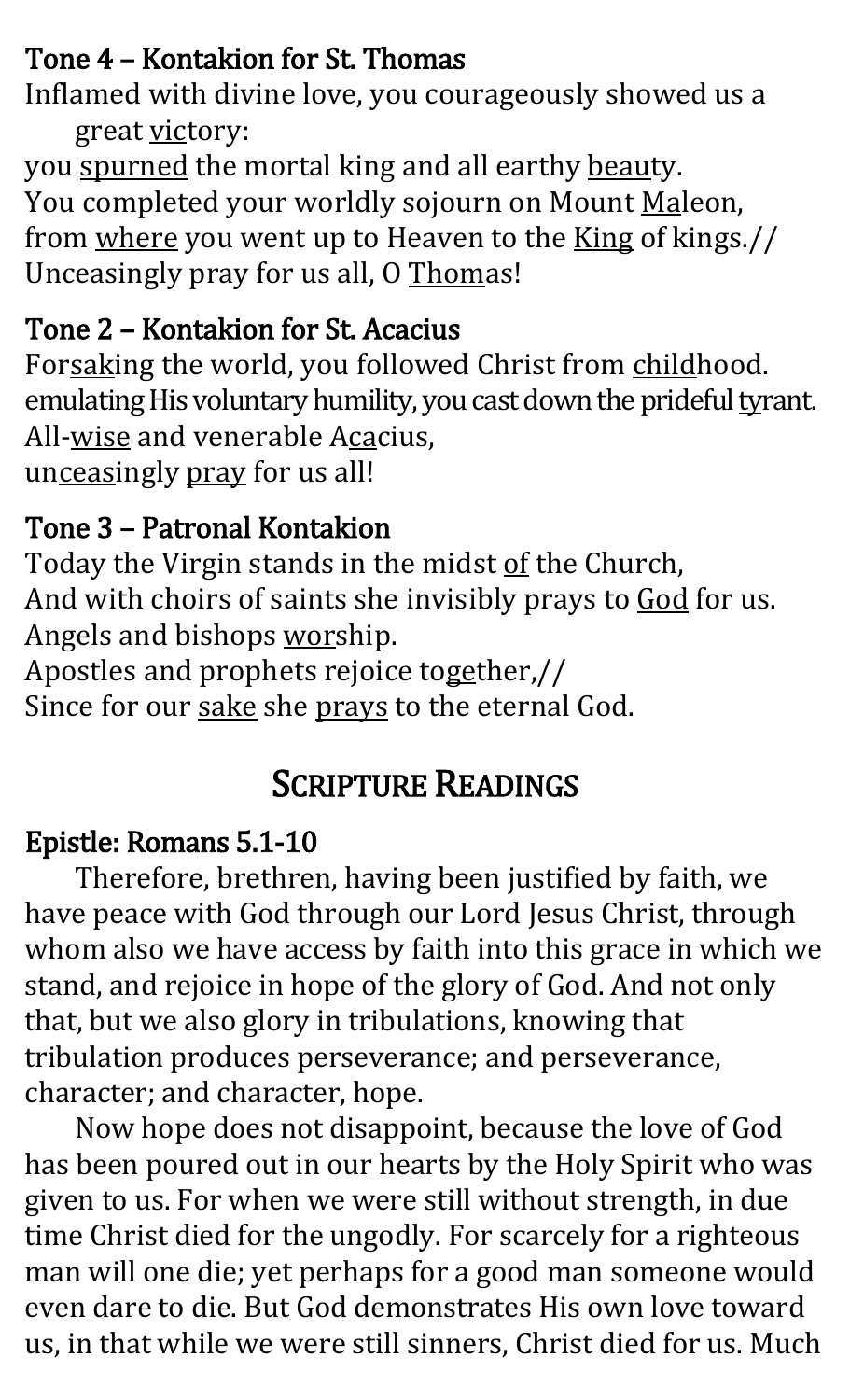more then, having now been justified by His blood, we shall be saved from wrath through Him. For if when we were enemies we were reconciled to God through the death of His Son, much more, having been reconciled, we shall be saved by His life.

#### Gospel: Matthew 6.22-33

Jesus said to His disciples: "The lamp of the body is the eye. If, therefore, your eye is good, your whole body will be full of light. But if your eye is bad, your whole body will be full of darkness. If therefore the light that is in you is darkness, how great is that darkness!

"No one can serve two masters; for either he will hate the one and love the other, or else he will be loyal to the one and despise the other. You cannot serve God and mammon. Therefore, I say to you, do not worry about your life, what you will eat or what you will drink; nor about your body, what you will put on. Is not life more than food and the body more than clothing?

"Look at the birds of the air, for they neither sow nor reap nor gather into barns; yet your heavenly Father feeds them. Are you not of more value than they? Which of you by worrying can add one cubit to his stature? So why do you worry about clothing? Consider the lilies of the field, how they grow: they neither toil nor spin; and yet I say to you that even Solomon in all his glory was not arrayed like one of these. Now if God so clothes the grass of the field, which today is, and tomorrow is thrown into the oven, will He not much more clothe you, O you of little faith?

"Therefore, do not worry, saying, 'What shall we eat?' or 'What shall we drink?' or 'What shall we wear?' For after all these things the Gentiles seek. For your heavenly Father knows that you need all these things. But seek first the kingdom of God and His righteousness, and all these things shall be added to you."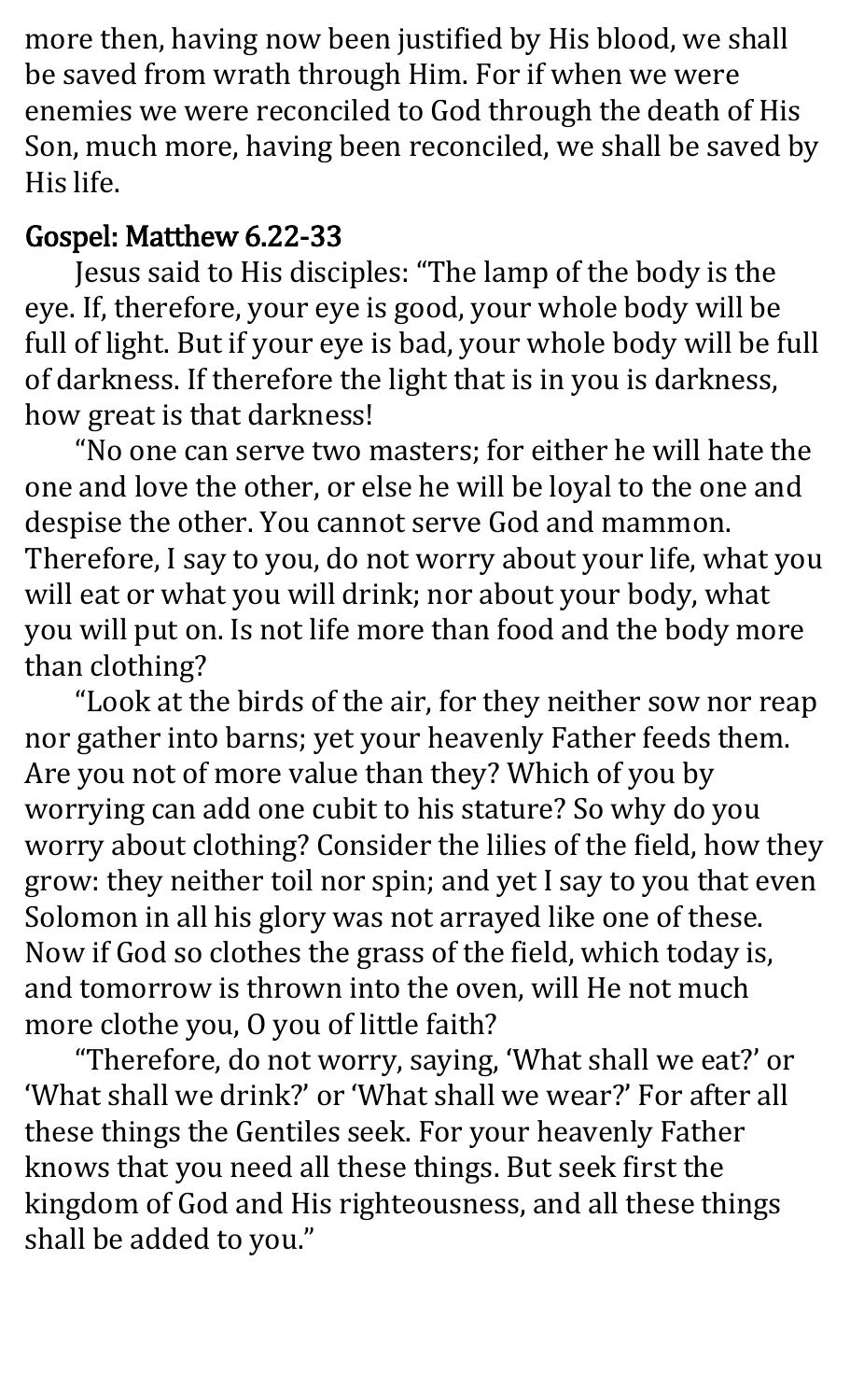# WE REMEMBER IN PRAYER

N.Dep. Mat. Charlotte Conjelko Ev.Mem. Phillip Lambo ('49) John Strobazatich ('22) Eudoky Niedbaljik ('56) Mary Konowalik ('84) Martha Rogers (2001) Anatol Meuch Health & Salvation: Protopr. George Mat. Anna Archpr. Peter Archpr. John Pr. John Pr. Christopher Mat. Jennifer Andrew Gideon Kevin Jon Tanya Jovan Julia Warren Carol Tom Elizabeth Tina Adam Brittany Jennifer Lennox Laila Paula Alvin Kenneth Anna Justin Nika Leo Melissa Jonathan Matthew Benjamin Shaun Gail Maria Snezana Barbara Thomas Mary Ann Carol Jessica Eduardo Christine

\*If you know someone who needs prayer, please give their name to Fr Jacob

# ANNOUNCEMENTS

Welcome to Fr Stojilko Kajevic! Fr Jacob returns from Ohio this evening.

There is no Bible Study this Wednesday.

The women's book group is holding a one-day lunch discussion on Saturday, August 17. The book is Every Day Wonders: Stories of God's Providence by Fr. Michael Oleksa, and it is now available in the bookstore for \$10. For more information, see Mat. Jenna.

Our mortgage burning party will be on Saturday, July 27. We will celebrate a Molieben of Thanksgiving at 3pm, then move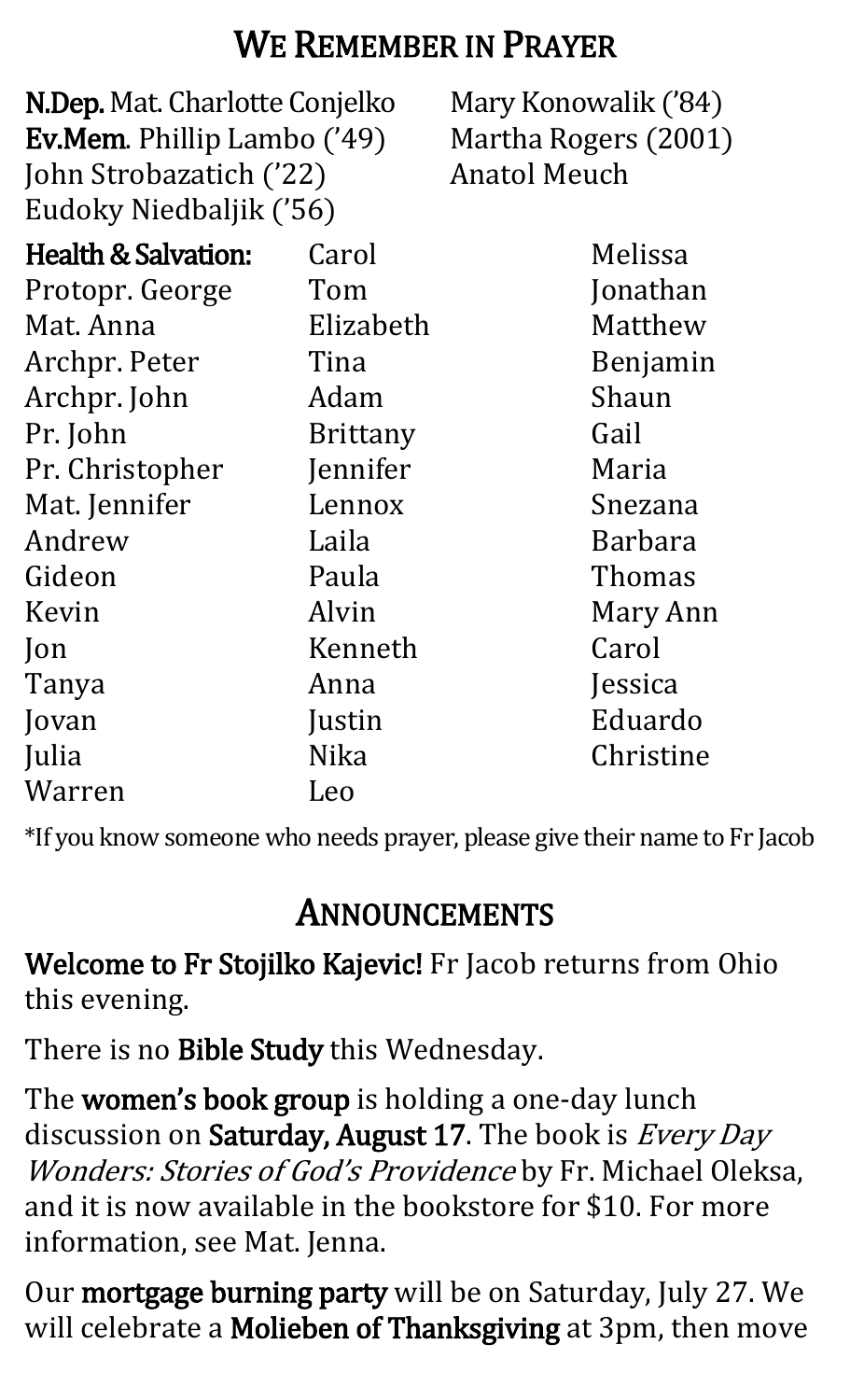to the hall and patio for food, drink, music, and fun until dark. This is a free event for members and friends of PTVM, but we need RSVPs by July 14. Write your name and number of adults and children coming on the list in the narthex, or email it to ptvmchurch@gmail.com.

# Mark your calendars:

- July 27: Mortgage Burning party!
- July 28: St. Clement name's day celebration
- Aug 1-14: Dormition Fast

# Culture and Society

# A reflection by His Beatitude, our Metropolitan Tikhon

When Abba Zosima first came upon Saint Mary of Egypt in the desert, one of the first questions she asked him was the state of the world that she had left 47 years before:

"Why have you come, man of God, to me who am so sinful? Why do you wish to see a woman naked and devoid of every virtue? Though I know one thing—the grace of the Holy Spirit has brought you here to render me a service in time. Tell me, father, how are the Christian peoples living? And the kings? How is the Church guided?"

Like other ascetics and monastics throughout the history of the Church, Saint Mary did not, as is perhaps commonly understood, flee a corrupt world in order to find perfection in the desert. Rather, uncovering the passions in her own heart, she left to pursue a path of repentance through love for God and desire for His mercy. Though she did not meet a single human soul (or even a wild beast) during her time in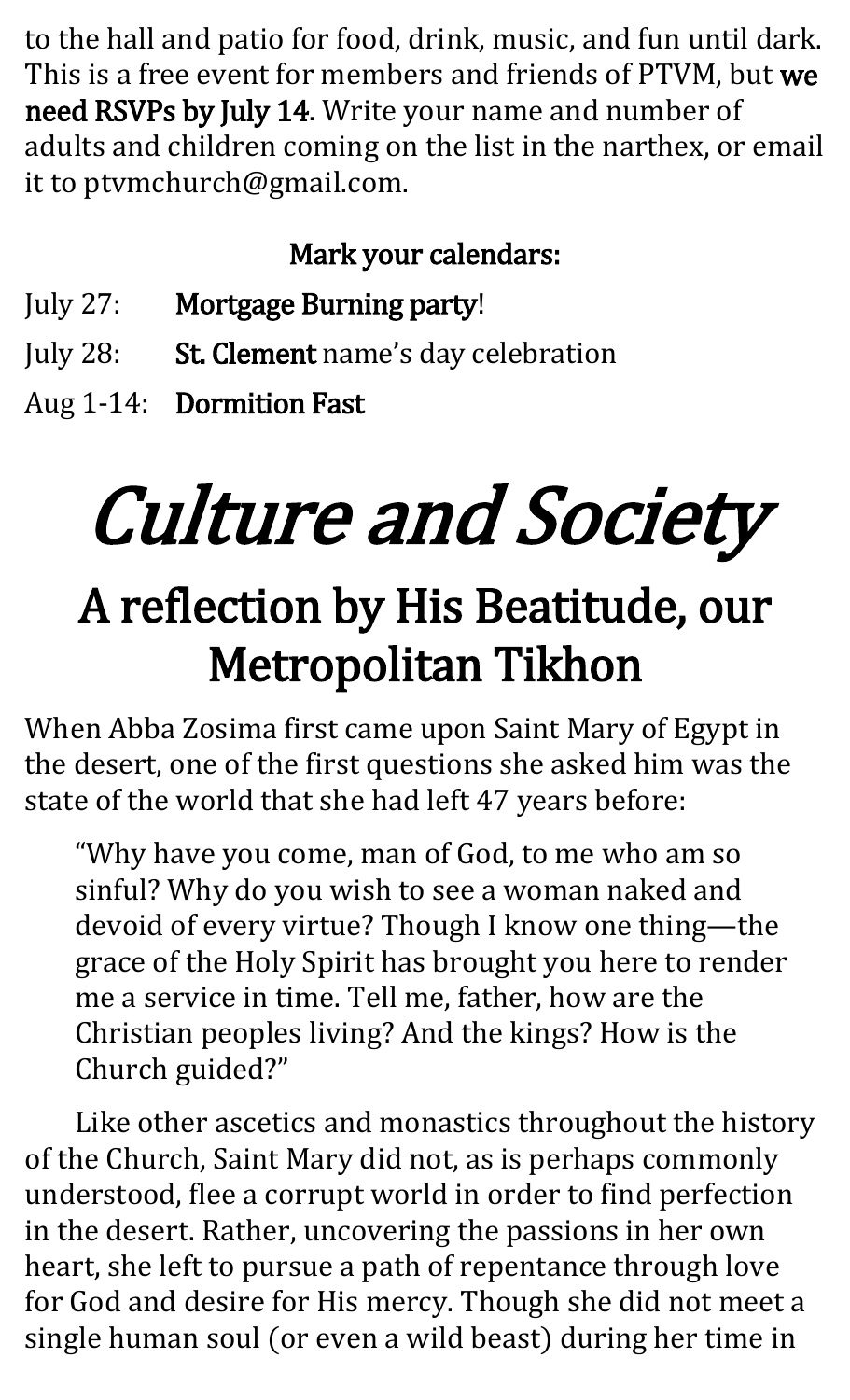the desert, she nevertheless was brought to a genuine communion with God, which in turn led her to feel deep compassion for the world and its salvation.

The Church has always had an ambiguous relationship with the cultures and societies within which she sojourns. The tension between the broad ways of the world and the narrow path of the Gospel is often intense, and made more acute by various political, economic, and philosophical currents that make it even more difficult for the Church to articulate a genuinely Christ-centered position on "hot button" topics. The list of such topics is endless: gun control, abortion, immigration, racism, privacy, the sexual revolution, gender identity, and poverty, among others. The difficult question is how to address these issues as Orthodox Christians without being swallowed up by predetermined and rigid public opinion. A broader question is: can the Church be involved politically without becoming politically involved?

Every stand that we take as a Church carries political implications. To walk in a nation's capital, whether to promote the sanctity of life or to end racism, places us in the company of others with whom we might not share full theological agreement. And yet, to not participate removes from us the possibility of presenting or maintaining our position with humility, yet with charity. Such efforts are often highlighted on the global and national levels, but efforts on the local level are perhaps even more effective.

#### Ecumenical, Interfaith, and Civic Relations

"It sounds like a paradox, but the basic religion that is being preached and accepted as the only means of overcoming secularism is in reality a surrender to secularism." With these words, Father Alexander Schmemann identifies one of the key points of tension in the discussion of the degree to which Orthodox Christians should participate in ecumenical and interfaith dialogues. Some place great value on such dialogue, while others believe it to